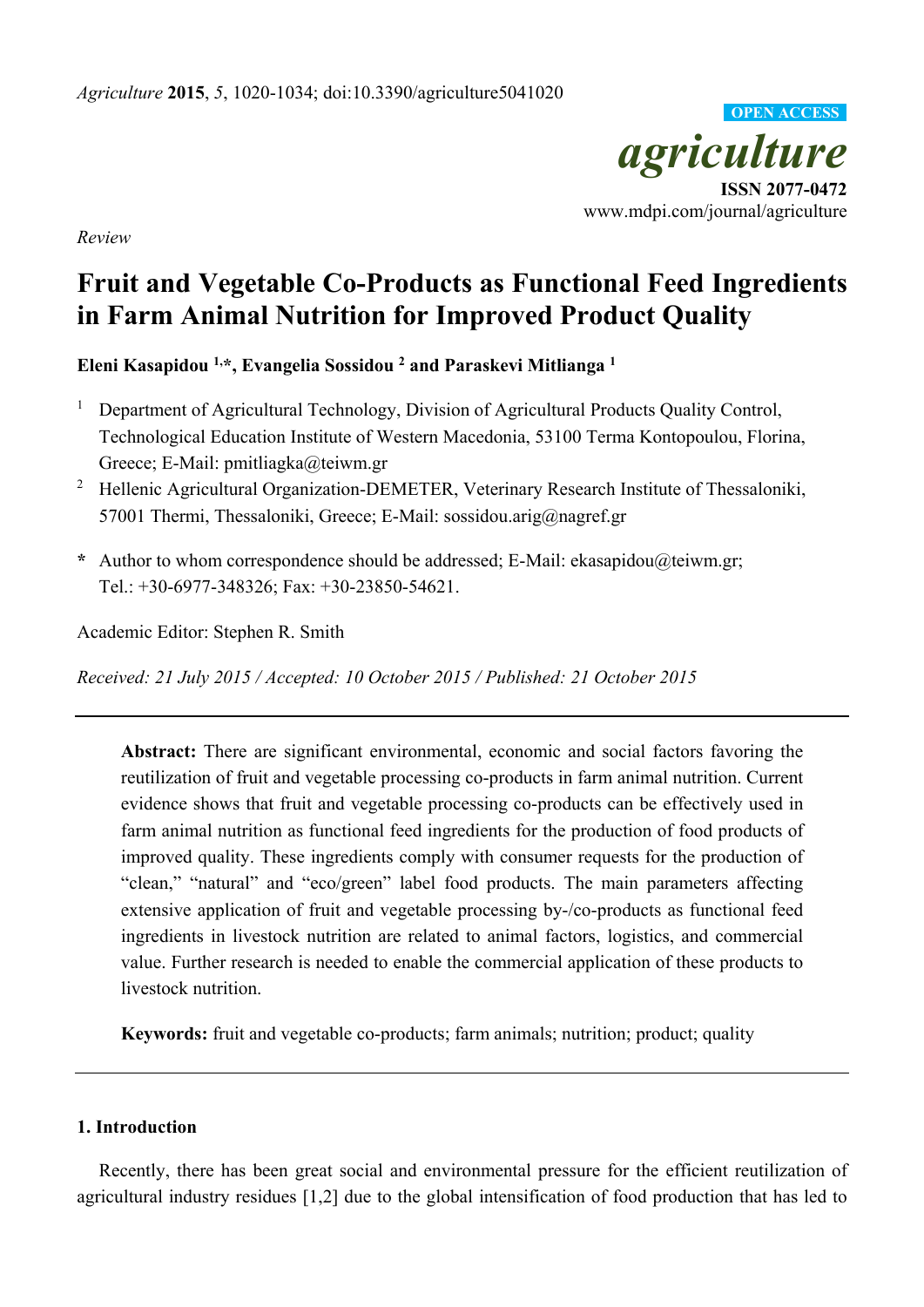the creation of large quantities of food co-products and wastes [3]. Utilization of agroindustrial by-/co-products in farm animal nutrition reduces the environmental impact of the food industry and improves profitability and valorization of the agricultural by-products since feeding food residue to livestock is an efficient way to upgrade low quality materials into high quality foods [4]. This is compliant with the current legislation that strongly encourages the food industry to find new end-uses for by-products [5,6]. Furthermore, these undesirable materials pose increasing disposal and potentially severe pollution problems and represent a loss of valuable biomass and nutrients [7]. In addition, industrial ecology and circular economy are considered the leading principles for eco-innovation focusing on a "zero waste" society and economy where wastes can be used as raw materials [8]. On the other hand, consumers that demand the production of "clean," "natural" and "eco/green" label food products [9–12] are also willing to pay significant premiums for such products. Consumers also request natural ingredients, which consumers expect to be safe and health promoting due to their increasing awareness of diet related health problems [13]. Finally, feed additives can also affect other major determinants of food quality for the modern consumer such as shelf life, sensory characteristics (appearance and eating quality), nutritional value, and health enhancers [14–16].

Industrialization of food production has resulted in a generation of large quantities of food waste that can be classified into the following six categories: (a) crop waste and residues; (b) fruit and vegetables by-products; (c) sugar, starch and confectionary industry by-products; (d) oil industry by-products; (e) grain and legume by-products; and (f) distilleries' and breweries' by-products [17]. Processing of fruit, vegetable and oilseed (considered fruits) generates various quantities and types of by-products depending on the raw material and the applied processing procedure. For most fruits and vegetables, the production of likely waste is estimated to be approximately 30% of the processed material (Table 1) [18]. Furthermore, the global market for feed ingredients is expected to grow at the compound annual rate of 3.8% in the coming years and is projected to reach approximately \$20 million by 2018 [19] as a result of the rising per capita incomes and urbanization in developing countries [20]. Additionally, developments in the biorefinery industry and novel extraction methods have led to the production of phytochemicals and other target compounds that can be used as functional additives in different products [21,22].

Fruit and vegetable processing by-/co-products are promising sources of valuable substances such as phytochemicals (carotenoids, phenolics, and flavonoids), antioxidants, antimicrobials, vitamins, or dietary fats that possess favorable technological activities or nutritional properties [13,23]. The applications and the functions of fruit and vegetable residues or their valuable extractable compounds in the food industry are presented in key review studies [7,13,21,24,25]. Fruit and vegetable processing residues have traditionally been used in animal nutrition as the main feed ingredients and their effect on animal performance has been extensively studied [1,26,27]. However, fruit and vegetable processing by-/co-products as sources of phytochemicals constitute a relatively new class of feed ingredients and there is limited knowledge on their applications and functions as well as their bioactivity, bioavailability, and interactions with other feed ingredients. The aim of this study is to provide a brief overview of the recent knowledge on the application of fruit and vegetable co-/by-products as functional feed ingredients in farm animal nutrition for the production of food products with improved characteristics. Current limitations as well as targets for future research work are also discussed.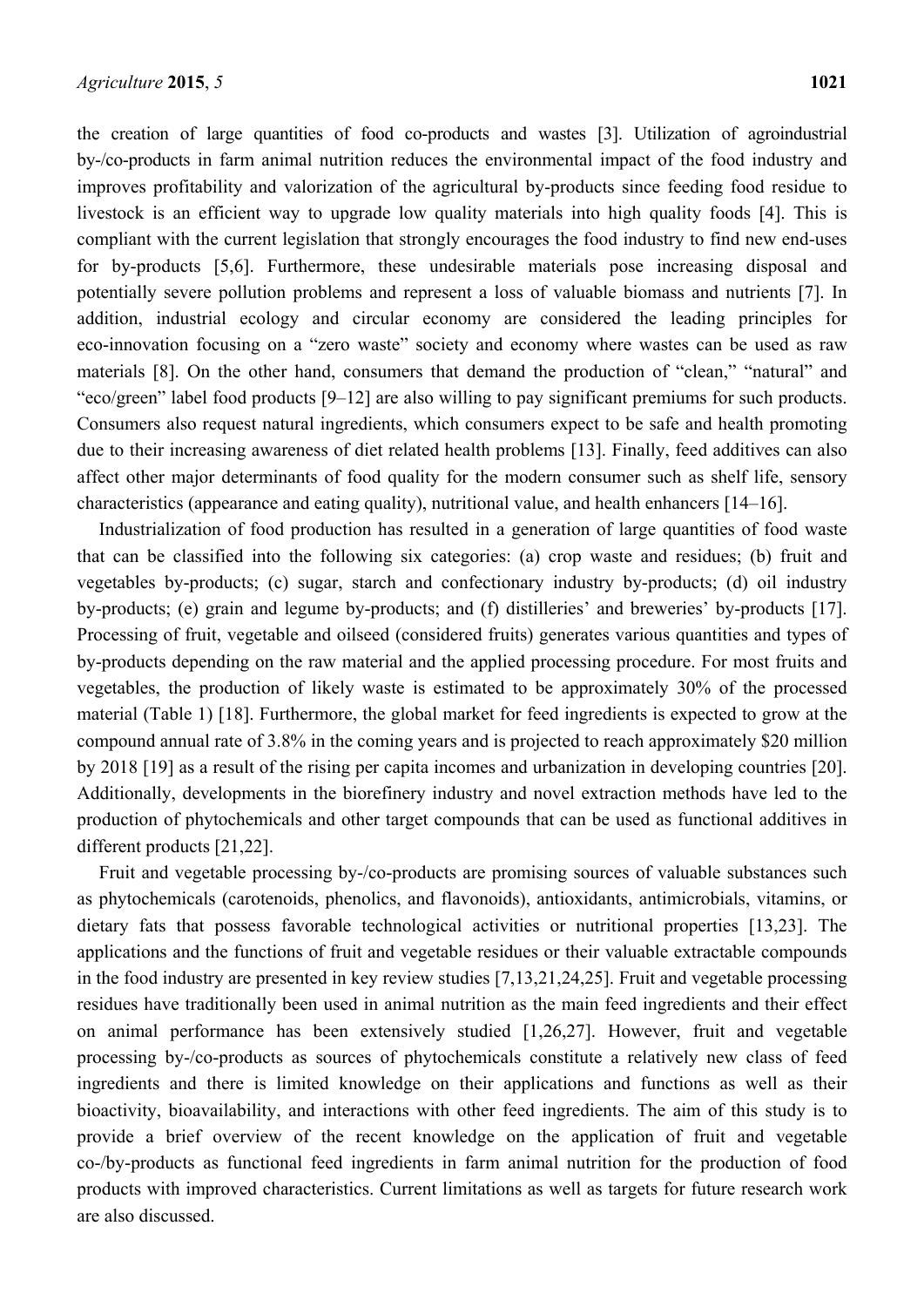| <b>Production Process</b>                       | Waste and by-Products $(\% )$ |
|-------------------------------------------------|-------------------------------|
| White wine production                           | $20 - 30$                     |
| Red wine production                             | $20 - 30$                     |
| Fruit and vegetable juice production            | $30 - 50$                     |
| Fruit and vegetable processing and preservation | $5 - 30$                      |
| Vegetable oil production                        | $40 - 70$                     |
| Sugar production from sugar beet                | 85                            |

**Table 1.** Percentage of food wastes and by-products in fruit and vegetable production [18,28].

## **2. Definition of Fruit and Vegetable Co-/By-Products in Animal Nutrition**

In this overview, the definition of fruit and vegetable co-products includes all products derived from the various stages of fruit and vegetable processing that are suitable for animal consumption and promote welfare and health, as well as human health and safety. According to the European Union Regulation EC 767/2009 [29], feed materials are defined as:

products of vegetable or animal origin, whose principal purpose is to meet animals' nutritional needs, in their natural state, fresh or preserved, and products derived from the industrial processing thereof, and organic or inorganic substances, whether or not containing feed additives, which are intended for use in oral animal-feeding either directly as such, or after processing, or in the preparation of compound feed, or as carrier of premixtures.

The distinction between by- and co-products is not always consistent and it usually takes place outside the animal feed industry, as it is related to the objectives of other parties involved in food processing [27]. In accordance with Article 5 of the Revised Waste Framework Directive [30], food industry by-products can be defined as materials:

resulting from a production process, the primary aim of which is not the production of that item only if the following conditions are met: (a) further use of the substance or object is certain; (b) the substance or object can be used directly without any further processing other than normal industrial practice; (c) the substance or object is produced as an integral part of a production process; and (d) further use is lawful, i.e., the substance or object fulfils all relevant product, environmental and health protection requirements for the specific use and will not lead to overall adverse environmental or human health impacts.

Plant materials exposed to various physical and chemical treatments for the extraction of economically important components can be characterized as co-products [31]. In this respect, citrus pulp—the solid residue that remains after squeezing the fruit for juice—is a by-product, whereas citrus molasses—the syrup produced by the concentration of juice released from the citrus peel—is a co-product. However, there are products such as fermented grape pulp that cannot be classified as either by- or co-products. In terms of animal feeding, the distinction between co- and by-products is not significant and not related to the nutritional value of these products. Therefore, for purposes of convenience, co-/byproducts will be referred to as co- products from henceforth.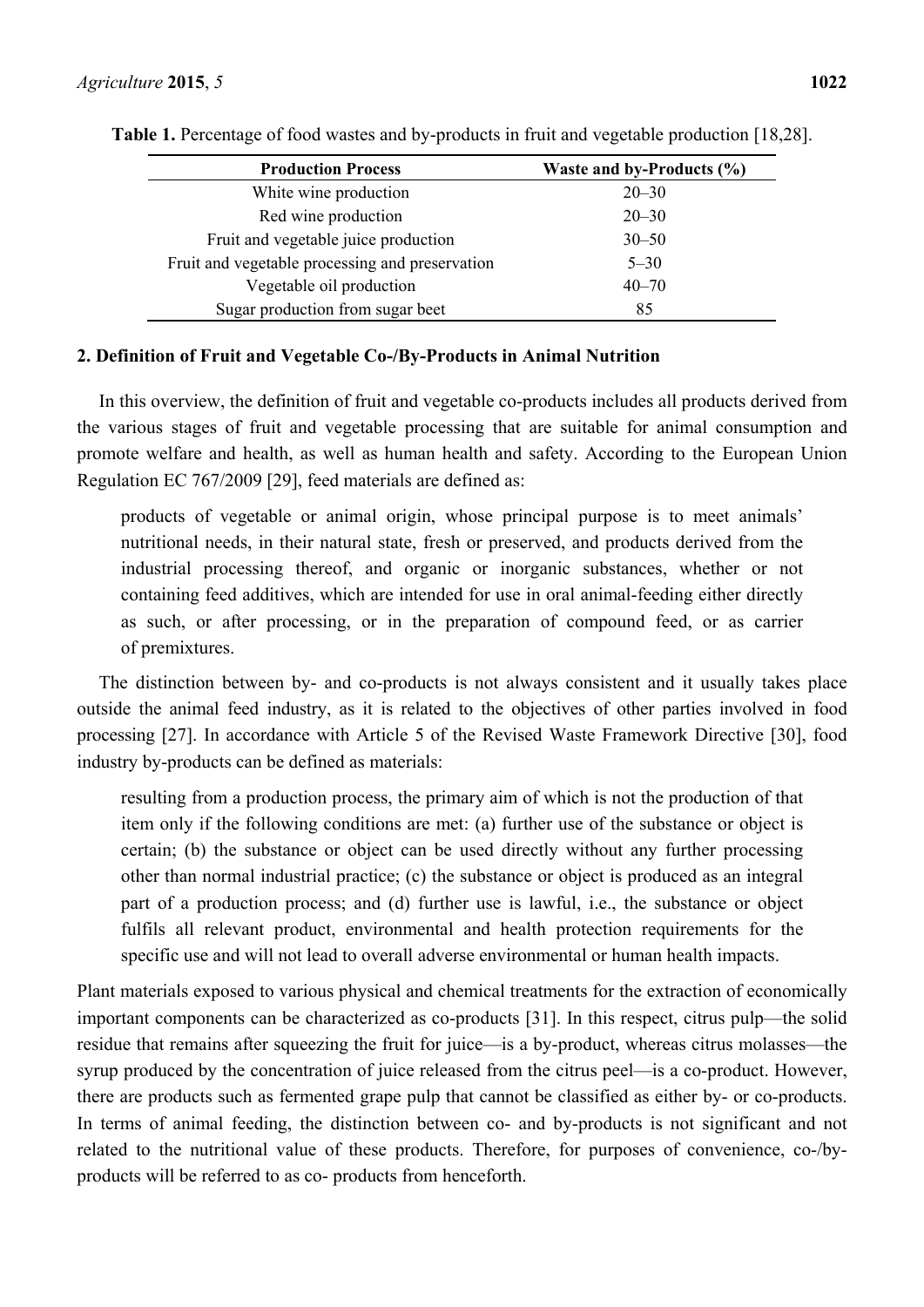In accordance to the European Food Safety Authority [32], feed additives for improved animal product quality can "favorably affect":

- (a) the sensory characteristics and acceptance of the products, *i.e.*, antioxidants and colorants,
- (b) the nutritional value of the products, *i.e.*, long chain polyunsaturated fatty acids, conjugated linoleic acid (CLA), and
- (c) the microbial quality of the products.

It is also noted that, according to Article 17 of Regulation (EC) No 1831/2003 on additives for use in animal nutrition, the Commission has established the European Union Register of Feed Additives [33].

Fruit and vegetable co-products are heterogeneous products as their physical form (peels, seeds, stems, stones, pulp *etc.*), the processing technology of the raw material for the production of the food product, their storage, and handling conditions affect the composition and concentration of the target ingredients. For instance, tomato skins contain higher levels of lycopene in comparison to tomato seeds [34]. Additionally, mechanical peeling of tomatoes with sodium hydroxide increases the sodium content of tomato skins. In addition, the names of the co-products (pomace, pulp, cake, waste, *etc.*) may fail to provide an accurate description of the product ingredients and composition. Therefore, determination of the chemical composition of the co-product before application in livestock diets is suggested [35]. Some typical functional ingredients from fruit and vegetable co-products suitable for application in farm animal nutrition are presented in Table 2.

| <b>Fruit or Vegetable</b> | <b>Functional Ingredient</b> |
|---------------------------|------------------------------|
| Apple skin/pomace         | Polyphenols                  |
| Orange peel               | Hesperidin                   |
| Orange pulp               | Carotenoids                  |
| Grape pomace/skin/seeds   | Polyphenols                  |
| Carrot peel               | Polyphenols                  |
|                           | Carotenoids                  |
| Tomato seeds              | Unsaturated fatty acids      |
| Tomato skin               | Carotenoids (lycopene)       |
| Potato peel               | Polyphenols                  |
| Red beet                  | Polyphenols                  |
| Sunflower seed            | Phytosterols                 |
| Soybean seed              | Phytosterols                 |
| Olive pomace              | Polyphenols                  |

**Table 2.** Functional ingredients from fruit and vegetable processing co-products [21,25].

## **4. Food–Feed–Food System Description**

The present food–feed–food system is shown in Figure 1. Fruit and vegetable industry co-products are collected either from primary production fields, such as in the case of olive leaves, or from the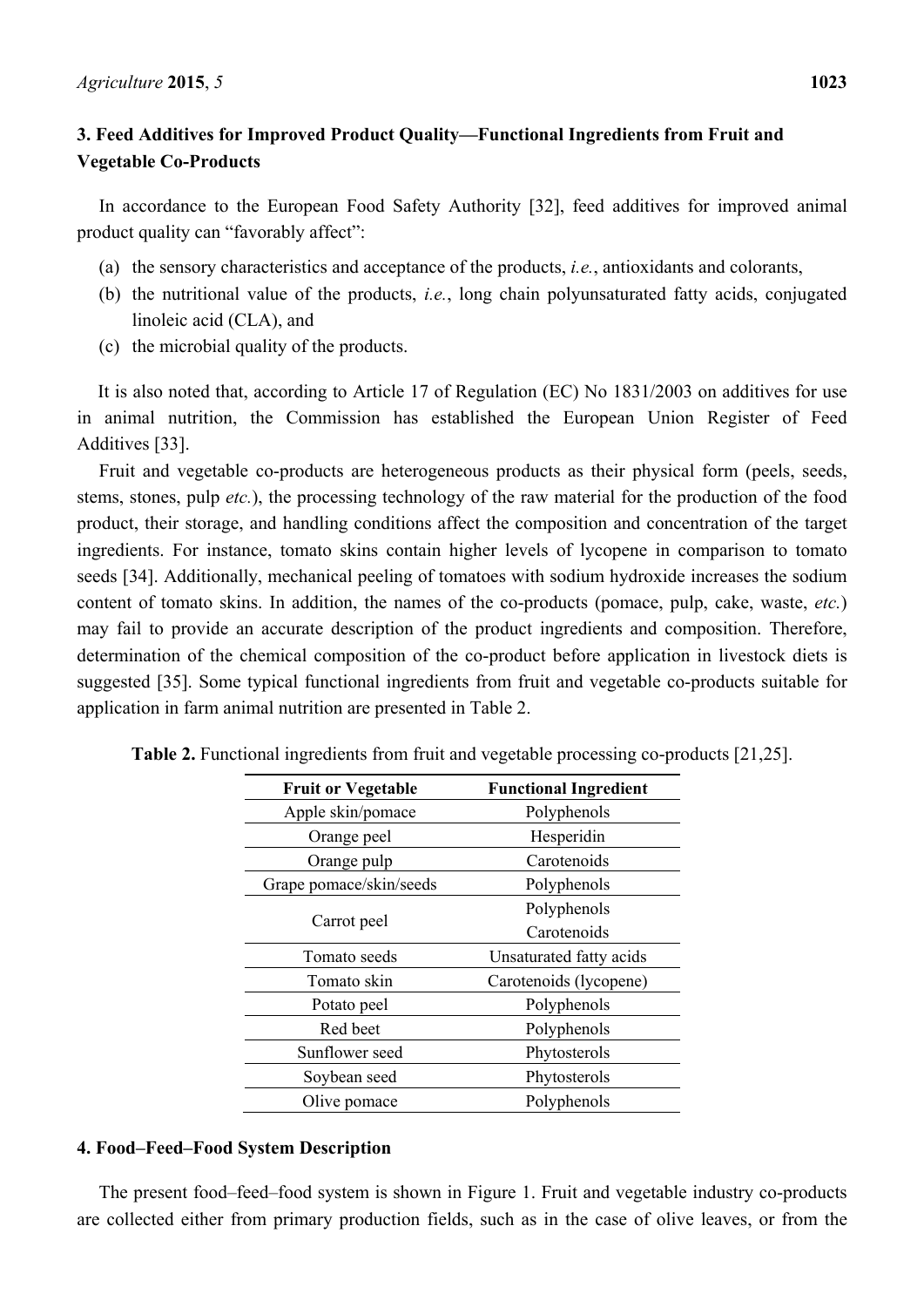processing factories, such as with pomaces; they are then used either as unprocessed residue or are subjected to processing. Processing procedures may involve drying, since most of these materials have a high moisture content that leads to product spoilage, or they may be subjected to advanced processing/biorefinery techniques for the collection of specific compounds such as phenols, vitamins, fatty acids, or carotenoids. The moisture content of citrus fruits lies in the range of 76%–83% [27], olive cake moisture stands around 30%–50% [36], and the average moisture content of grape pomace is approximately 64% [37].



**Figure 1.** Simplified schematic presentation of the food–feed–food system.

The produced co-products can be incorporated in animal feed formulations either as main feed ingredients to provide crude protein and energy, such as citrus pulp, as dietary supplements to achieve a particular function, such as tomato pulp, as antioxidants or as dual purpose ingredients (main feed ingredients with functional properties), such as in the case of olive pomace. The food-feed-food cycle is completed by the production of primary (milk, meat, eggs) livestock products.

#### **5. Application of Dietary Fruit and Vegetable Co-Products on Farm Animal Product Quality**

Examples of successful applications of fruit and vegetable co-products, either as main feed ingredients or as dietary supplements on farm animal nutrition in relation to the quality characteristics, *i.e.*, shelf life and nutritional value, are presented in Table 3. Literature research has primarily focused on the utilization of co-products such as grape, tomato, olive or citrus pomace that are voluminously produced [1] and have an important impact on the envinronment. Furthermore, research has narrowed in the years since 2000 to encompass both modern production trends in animal nutrition and novel techniques for the recovery of value-added components from food industry residues. Fruit and vegetable co-products have been mainly tested in poultry and small ruminant diets. There are also a few studies on the effects of dietary supplementation of fruit and vegetable co-products on meat quality from monogastric animals (pigs and rabbits) and cow milk. With regard to the intended function, these co-products have been mainly tested as antioxidants since lipid oxidation is a major parameter affecting the shelf life, sensory properties and the nutritional/health value of animal food products [38,39], along with the fact that fruit and vegetable co-products are good sources of natural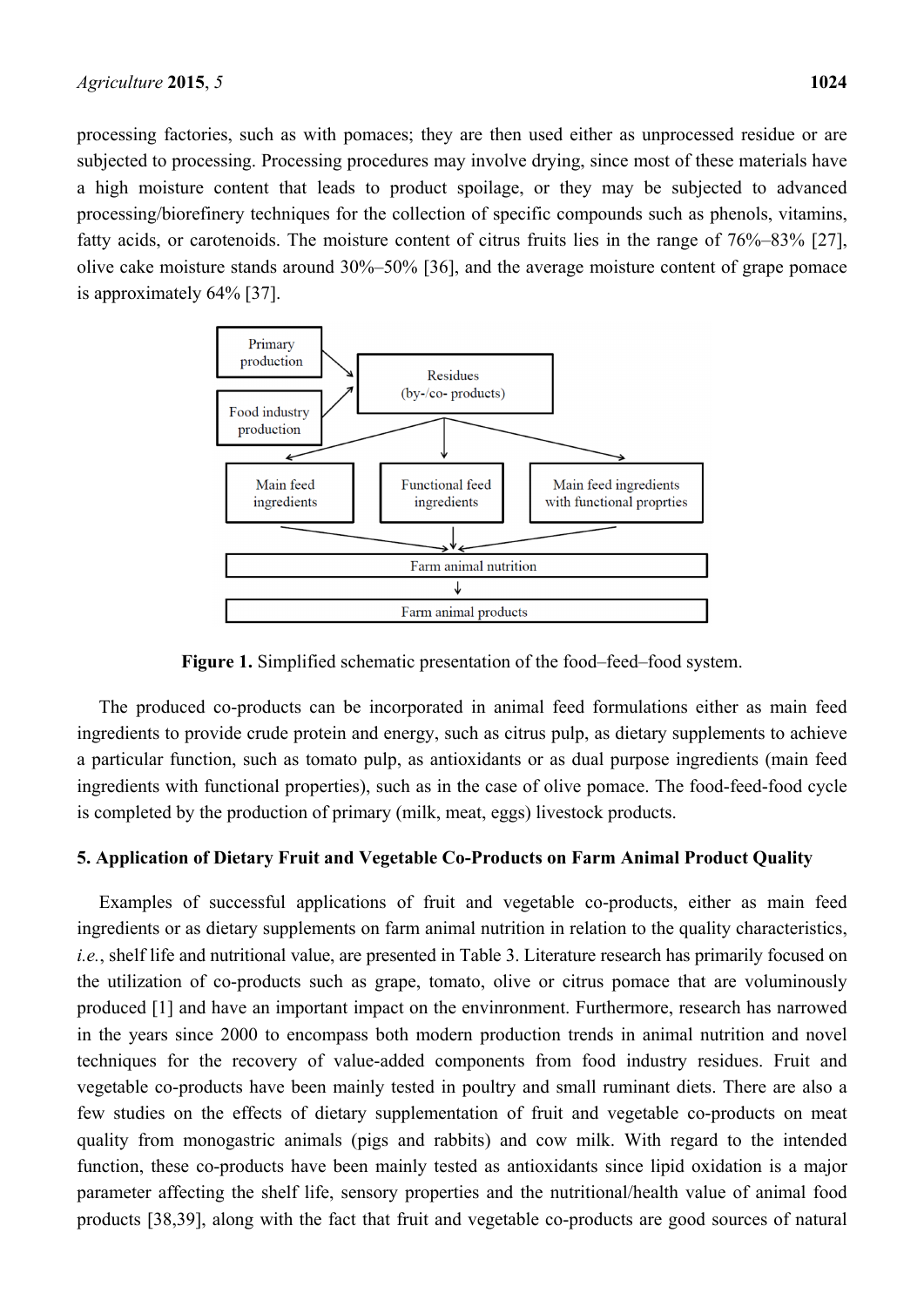antioxidants due to their high phenolic content [40,41]. Another examined quality characteristic was the lipid profile of meat and milk from small ruminants. Production of milk and meat with lower concentrations of saturated fatty acids or increased concentrations of the nutritionally important conjugated linoleic acid (CLA) is related to the dietary recommendations for healthy fat intake [42] and it satisfies consumers' demands for healthier foods. In relation to the product form, in the vast majority of the studies, fresh or minimally processed, *i.e.*, dried products have been used, whereas in a limited number of trials recovered components of high value such as grape seed extract or hesperidin have been used. The desirable functions of the examined co-products (*i.e.*, grape or tomato pomace) on product quality have been validated in a number of studies, usually following a dose response pattern. However, lack of efficacy of the supplemental feed ingredient in relation to the intended function has also been reported in some cases. For example, O'Grady *et al.* [43] reported no effect of dietary grape seed extract on muscle lipid oxidation in pork meat, whereas Tsiplakou and Zervas [44] reported no increase in conjugated linoleic acid content in milk from goats supplemented with grape pomace (marc), in contrast to the positive effect observed in ewes. The main reason for the lack of effectiveness is considered to be related to inadequate supplementation levels, although other potential reasons have not been thoroughly explored. There are also cases wherein supplementation of animal diets with food and vegetable co-products had a negative effect on product quality. For instance, Francesch and Cartañà [45] reported undesirable changes in the odor and flavor of meat from Penedes chicken fed on a diet containing grape seeds.

## **6. Limitations of Commercial Application of Fruit and Vegetable Co-Products in Animal Nutrition**

The three main parameters affecting the application of alternative feed ingredients in animal nutrition are related to animal factors and the presence of anti-nutritional factors, production logistics and profit that is extended from the food processing industry to the feed industry and, finally, to the farmer [76]. The same factors affect the application of fruit and vegetable co-products in livestock nutrition.

Incorporation of co-products in animal diets should support an acceptable animal performance, since adverse effects on production yields, even if associated with superior end product quality, will not allow their application in animal nutrition. For instance, lower concentrations and yields of milk fat have been reported in dairy cows fed on diets containing tomato seeds at certain inclusion levels, due to decreased digestibility of total fatty acids and crude protein [77]. Similarly, retarded growth has been observed in broilers fed on diets supplemented with grape seed extracts [78,79], also due to reduced protein digestibility [78]. Moreover, Yanez-Ruiz *et al.* [80] reported a difference in the digestive response between sheep and goats fed on diets containing condensed tannins from olive cakes. Therefore, commercial exploitation of fruit and vegetable co-products requires a detailed knowledge of the nutritional factors that can adversely affect animal performance and growth.

With regard to production logistics, there should be adequate product quantity to support a supply chain enabling incorporation in various types of feed formulations (matrices). Most of these products are seasonal and locally produced and thus they are fed to the animals either unprocessed, or after minor processing, *i.e.*, drying.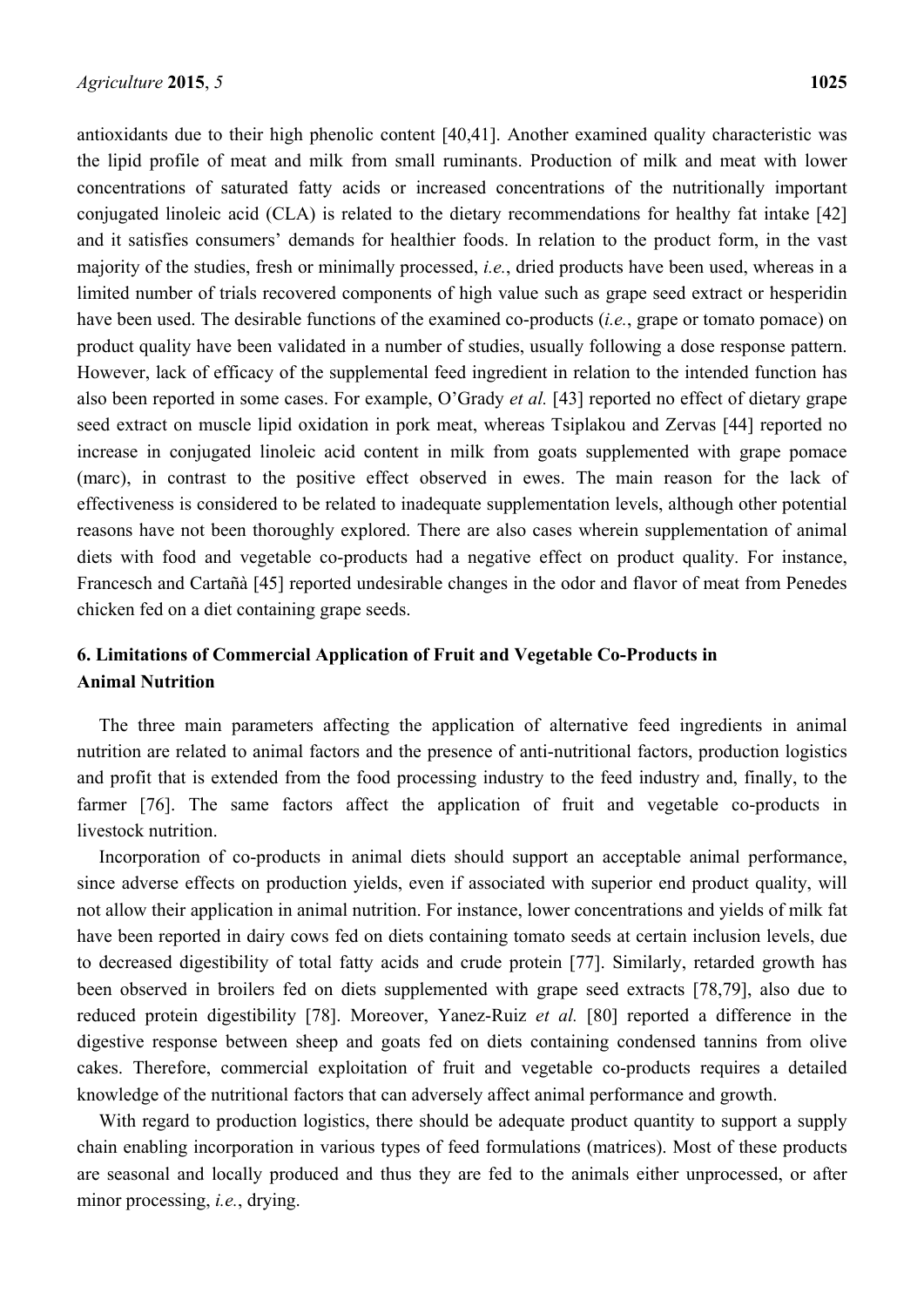**Table 3.** Effects of fruit and vegetable processing co-products (either as bulk material or high value component) on farm animal product quality (selection divided by type of co-product and species).

| <b>Co-/by Product or Extract</b> | <b>Animal Species</b> | Effect <sup>1</sup>                                | <b>References</b> |
|----------------------------------|-----------------------|----------------------------------------------------|-------------------|
| Grape pomace                     | <b>Broilers</b>       | Antioxidant                                        | [46, 47]          |
| Grape seed extract               | <b>Broilers</b>       | Antioxidant                                        | [48]              |
| Tomato extract                   | <b>Broilers</b>       | Antioxidant                                        | [48]              |
| Hesperidin                       | <b>Broilers</b>       | Antioxidant                                        | [49]              |
| Citrus pulp                      | <b>Broilers</b>       | Improved fatty acid composition                    | [50]              |
|                                  | <b>Broilers</b>       | Antioxidant                                        |                   |
| Pomegranate by-products          |                       | Improved fatty acid composition                    | [51]              |
|                                  |                       | Hypocholesterolemic                                |                   |
| Hesperidin                       | Laying hens           | Antioxidant                                        | $[52]$            |
| Grape pomace                     | Laying hens           | Antioxidant                                        | $[53]$            |
| Grape seed/ Grape seed extract   | Laying hens           | Antioxidant                                        | $[54]$            |
| Tomato pulp                      | Quails                | Antioxidant                                        | $[55]$            |
| Tomato powder                    | Quails                | Antioxidant                                        | [56]              |
| Tomato powder                    | Quails                | Yolk colour enhancement                            | $[57]$            |
| Olive pomace                     | Rabbits               | Antioxidant                                        | [58]              |
| Tomato pomace                    | Rabbits               | Improved fatty acid composition                    | $[59]$            |
| Olive pomace                     | Pigs                  | Antioxidant                                        | [60]              |
|                                  |                       | Improved fatty acid composition                    |                   |
|                                  |                       | Antioxidant                                        | [61]              |
| Carob pulp                       | Pigs                  | Improved fatty acid composition                    |                   |
| Fermented grape pomace           | Pigs                  | Improved fatty acid composition (subcutaneous fat) | [62]              |
| Tomato pomace                    | Ewes                  | Improved milk fatty acid composition               | [63]              |
| Olive leaves                     | Ewes                  | Improved milk fatty acid composition               | [63]              |
| Olive cake                       | Ewes                  | Improved milk fatty acid composition               | [64, 65]          |
| Tomato waste                     | Goats                 | Improved milk fatty acid composition               | [66]              |
| Pomegranate seed pulp            | Goats                 | Improved milk fatty acid composition               | [67]              |
| Citrus (orange) pulp             | Goats                 | Improved appearance, taste and texture (cheese)    | [68]              |
| Pomegranate seed pulp            | Kids                  | Antioxidant                                        | $[69]$            |
| Pomegranate by-product silage    | Lambs                 | Improved milk fatty acid composition               | $[70]$            |
| Olive cake                       | Lambs                 | Antioxidant                                        | $[71]$            |
| Dried citrus pulp                | Lambs                 | Antioxidant                                        | [72, 73]          |
| Pomegranate peel extract         | Cows                  | Improved milk fatty acid composition               | $[74]$            |
| Dried stoned olive pomace        | Water buffaloes       | Improved milk fatty acid composition               | $[75]$            |

<sup>1</sup> Function on meat unless otherwise stated.

Finally, the value of the co-product should be sufficient to attract the producer of the product, the feed manufacturer, and the livestock producer who will use the product. The co-product should merit a reasonable profit for the fruit and vegetable industry, the feed industry and the livestock producers to enable its production in the first place. The relative economic value of the co-products should remain low to gain an advantage in a competitive market. Recent advances in the biorefinery technology of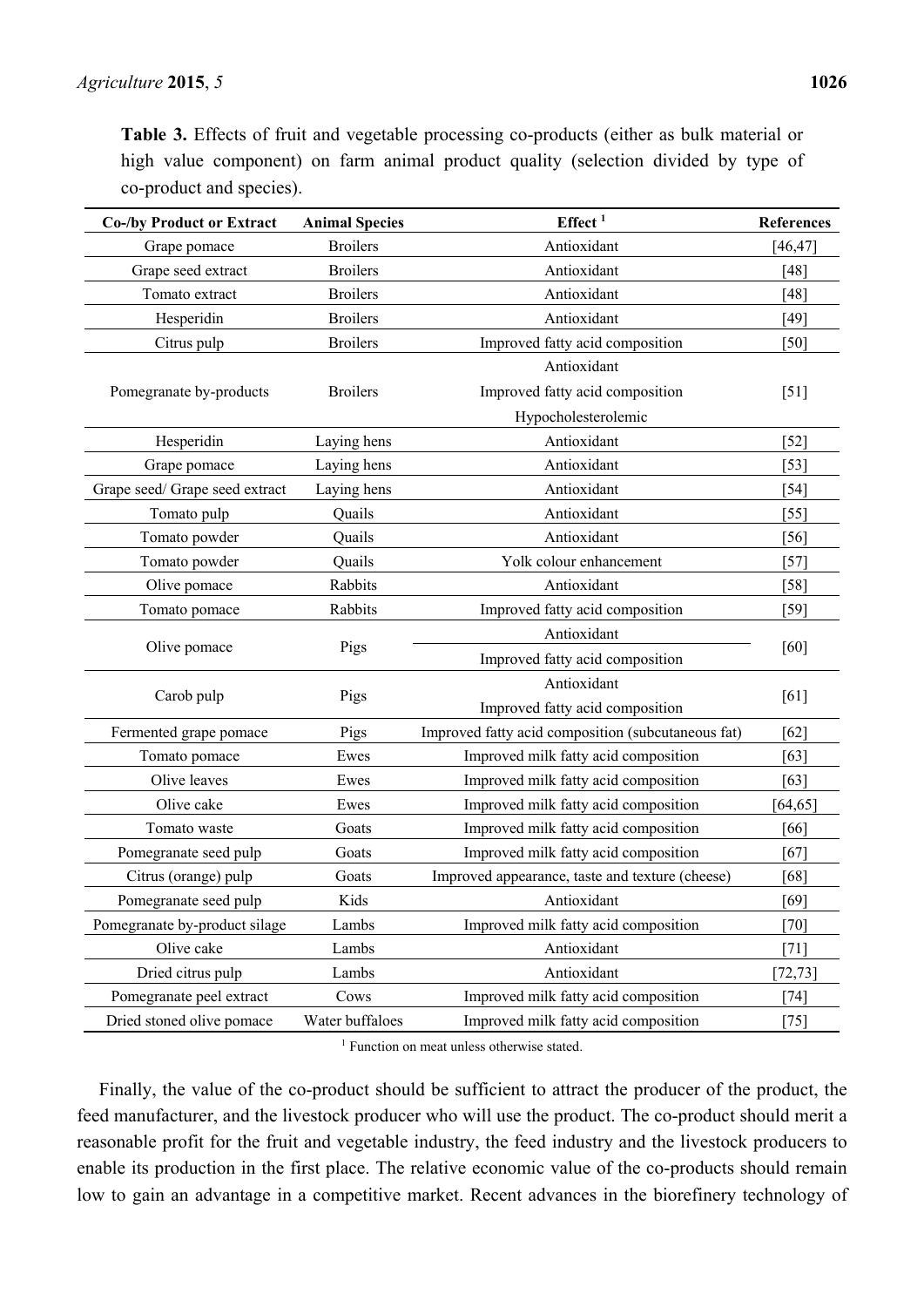fruit and vegetable co-products have resulted in large volume production of ingredients such as lycopene, β-carotene, tocopherols, and polyphenols, with a relative low cost. Until now, plant derived phytochemicals have only been used primarily in pharmaceuticals, cosmetics, nutrition and food industries due to the high production cost [81].

Other factors limiting the application of co-product processing ingredients in animal nutrition is product inconsistency due to endogenous differences in their composition with respect to their botanical origin and processing conditions. The function of the co-product should be specific in order to survive competition in the feed ingredient market. The lack of documentation on the positive effects of these ingredients on animal performance and end product quality in large scale commercial trials is another factor restricting their usage. Complicated feed legislation and restrictions and the impact of added co-products on feed palatability [82] may also discourage animal nutritionists from using these types of feed ingredients. Regarding feed palatability, ingredients can enhance feed flavor, leading to increased feed consumption, or result in an aversion from feed when the taste is undesirable. The major factors and the requirements for the application of fruit and vegetable co-products in farm animal nutrition are presented in Table 4. Furthermore, Smits and Sijtsma [83] described a decision tree for the assessment of the technical and economic feasibility for the application of co-products in animal nutrition.

**Table 4.** Factors and requirements for the application of fruit and vegetable co-products in farm animal nutrition.

| <b>Factors</b>                                                                                                           |
|--------------------------------------------------------------------------------------------------------------------------|
| Seasonal and/or local supply                                                                                             |
| Adequate product quantity to support a supply chain                                                                      |
| Collection, transportation and processing cost                                                                           |
| Limited knowledge of processing, storage and handling conditions                                                         |
| Unknown effects on nutrient digestibility related to processing conditions and/or different feed formulations (matrices) |
| Product biosecurity and safety                                                                                           |
| Feed palatability and animal response to the diet                                                                        |
| Variable product composition                                                                                             |
| Unknown production costs                                                                                                 |
| Limited or no knowledge of inclusion levels—Application of "best guess" theory for feed formulation                      |
| <b>Requirements</b>                                                                                                      |
| Product standardization and precise description                                                                          |
| Nutritional valuation                                                                                                    |
| Product compliance with legislation                                                                                      |
| Product handling and storage                                                                                             |
| Knowledge of the action mode                                                                                             |
| Active compounds and bioavailability                                                                                     |
| Knowledge of the presence of anti-nutritional factors                                                                    |
| Low cost                                                                                                                 |
|                                                                                                                          |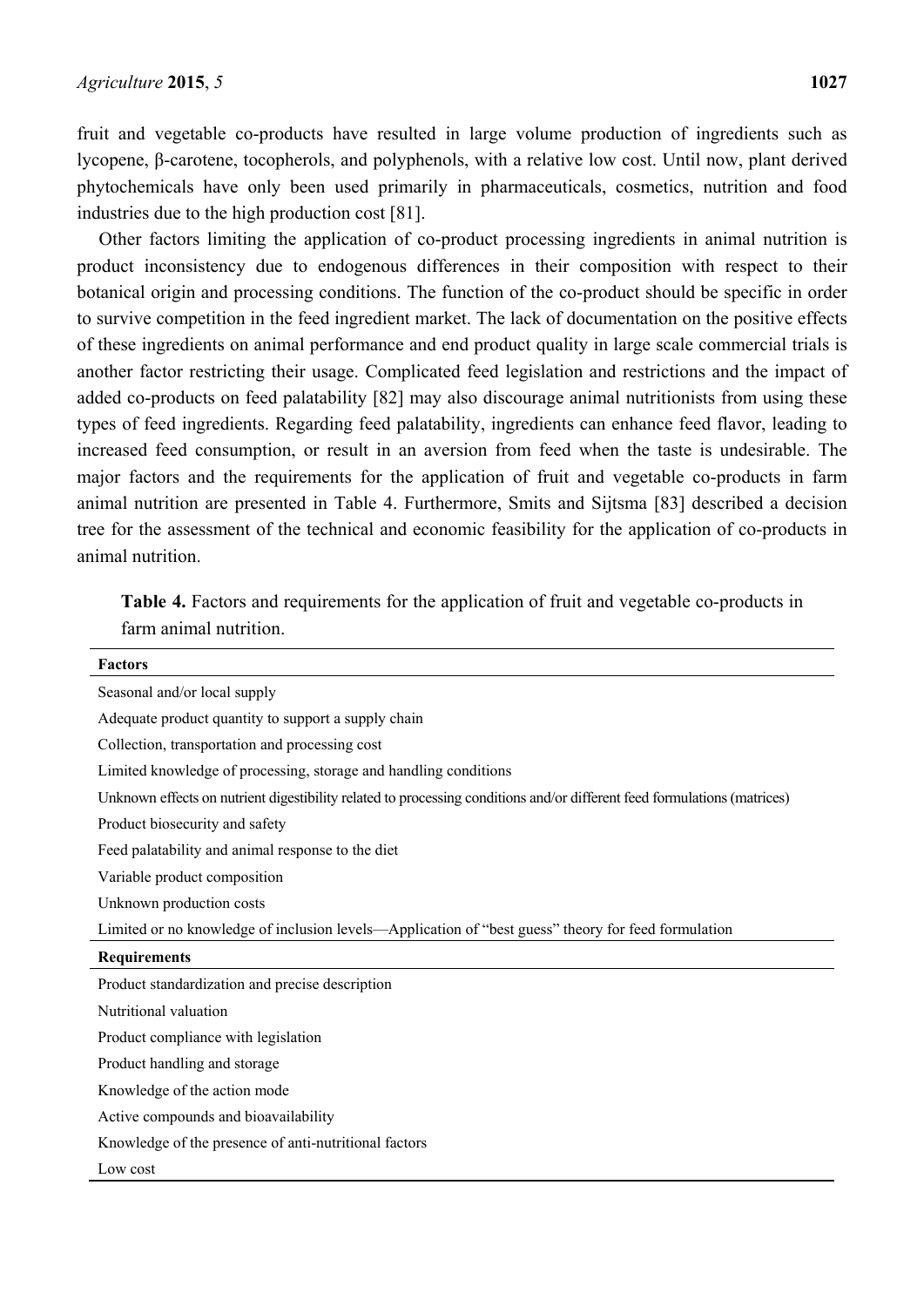Recently, Wadhwa and Bakshi [84] published a report with useful information on the chemical composition, conservation methods, nutritive value, and guidelines for effective incorporation of fruit and vegetable residues in animal diets. Additionally, Laufenberg *et al.* [7] summarized the current utilization procedures of fruit and vegetable residues for their use in the feed industry.

## **7. Concluding Remarks**

This overview highlighted the current developments on the application of fruit and vegetable processing co-products in farm animal nutrition as functional feed ingredients. The relevance of this topic is supported by the zero-waste society target set by the European Union until 2025 and the environmental burden arising both from fruit and vegetable processing and livestock production. In recent years, a number of studies have shown that fruit and vegetable processing co-products can be effectively used in livestock nutrition for the production of animal products of improved quality. Nevertheless, fruit and vegetable processing co-products still remain an underexploited source for the dietary supplementation of farm animals with functional compounds and the production of valueadded products. Commercial application of fruit and vegetable industry co-products as functional feed ingredients provides challenges and opportunities for field scientists. However, targeted multidisciplinary (food scientists, animal scientists, chemists) research on the efficacy, bioavailability, individual functions, and optimum supplementation levels of fruit and vegetable co-products as feed additives is needed.

## **8. Future Research**

Future research should focus on:

- The effect of raw materials' processing conditions on the composition (characterization and quantification of the active/target compounds) of the produced co-products.
- The development of processing and biorefinery techniques that eliminate or negate hazardous constituents.
- The identification of synergistic and antagonistic functions of agricultural co-products with other feed ingredients in various types of feed formulations (matrices).
- The determination of optimum supplementation levels and the bioavailability of functional feed ingredients with relation to farm animal species and their required function.
- The production of affordable products with a standard composition that can be easily stored (extracts, powders) and have a reasonable shelf life.
- The evaluation of the functionality of new types of feed ingredients in large scale (commercial) feeding trials.

## **Conflicts of Interest**

The authors declare no conflict of interest.

## **References**

1. Pfaltzgraff, L.A.; Cooper, E.C.; Budarin, V.; Clark, J.H. Food waste biomass: A resource for high-value chemicals. *Green Chem.* **2013**, *15*, 307–314.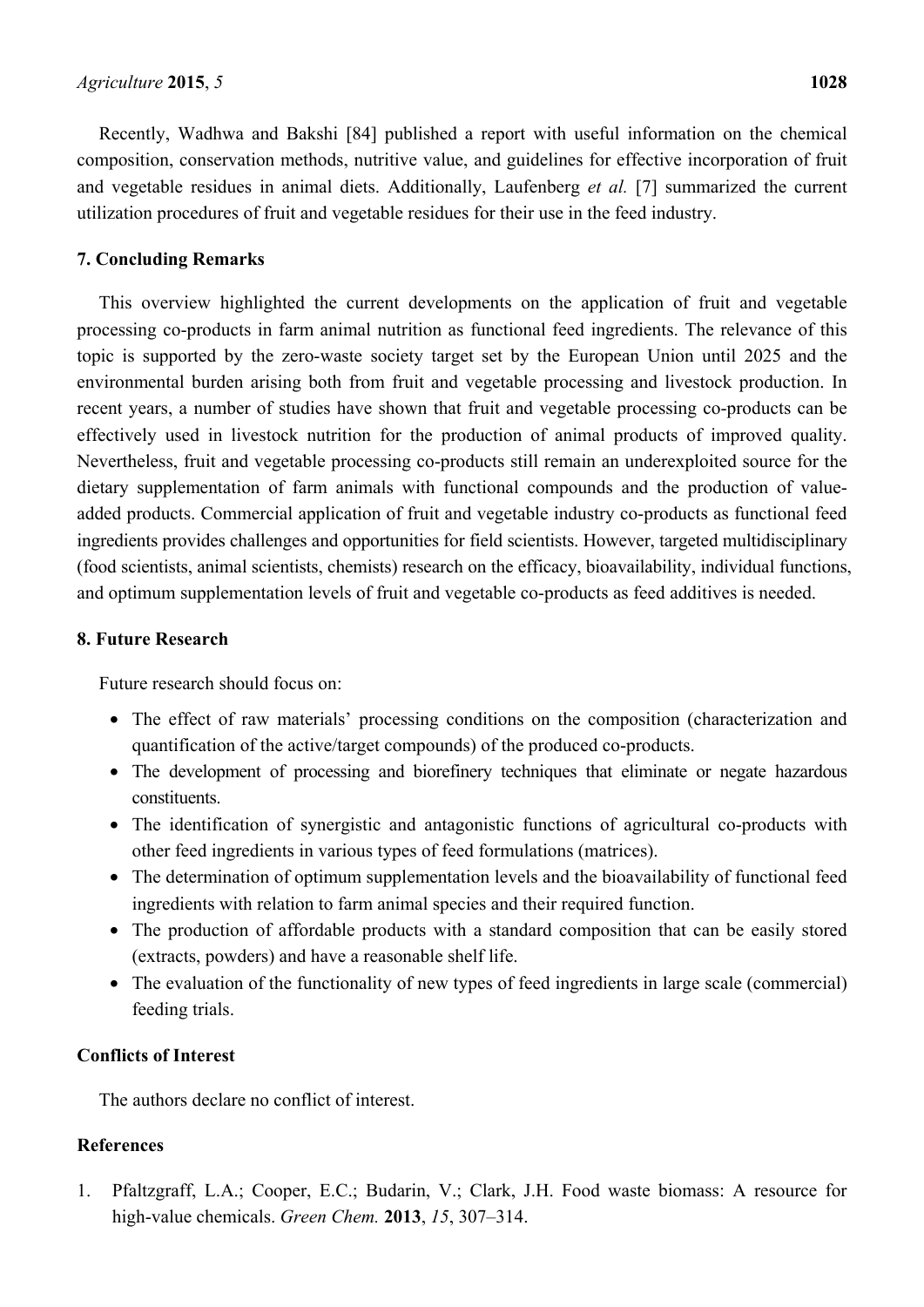- 2. Santana-Méridas, O.; González-Coloma, A.; Sánchez-Vioque, R. Agricultural residues as a source of bioactive natural products. *Phytochem. Rev*. **2012**, *11*, 447–466.
- 3. Waldron, K. Waste minimization, management and co-product recovery in food processing: An introduction. In *Handbook of Waste Management and Co-Product Recovery in Food Processing*; Waldron, K., Ed.; Woodhead Publishing Limited: Cambridge, UK, 2007; Volume 1, pp. 3–20.
- 4. Elferink, E.V.; Nonhebel, S.; Moll, H.C. Feeding livestock food residue and the consequences for the environmental impact of meat. *J. Clean. Prod*. **2008**, *16*, 1227–1233.
- 5. Panouillé, M.; Ralet, M.C.; Bonnin, E.; Thibault, J.F. Recovery and reuse of trimmings and pulps from fruit and vegetable processing. In *Handbook of Waste Management and Co-Product Recovery in Food Processing*; Waldron, K., Ed.; Woodhead Publishing Limited: Cambridge, UK, 2007; Volume 1, pp. 417–447.
- 6. European Commission. Innovating for sustainable growth: A bioeconomy for Europe. COM (212) 60 final. Available online: http://ec.europa.eu/research/bioeconomy/pdf/201202\_ innovating sustainable growth.pdf (accessed on 6 July 2015).
- 7. Laufenberg, G.; Kunz, B.; Nystroem, M. Transformation of vegetable waste into value added products: (A) the upgrading concept; (B) practical implementations. *Bioresour. Technol*. **2003**, *87*, 167–198.
- 8. Mirabella, N.; Castellani, V.; Sala, S. Current options for the valorization of food manufacturing waste: A review. *J. Clean. Prod.* **2014**, *65*, 28–41.
- 9. Burt, S. Essential oils: Their antibacterial properties and potential applications in foods—A review. *Int. J. Food Microbiol*. **2004**, *94*, 223–253.
- 10. Grunent, K.G. Food quality and safety: Consumer perception and demand. *Eur. Rev. Agric. Econ.* **2005**, *32*, 369–391.
- 11. Joppen, L. Taking out the chemistry. *Food Eng. Ingred.* **2006**, *31*, 38–41.
- 12. Karre, L.; Lopez, K.; Getty, K.J.K. Natural antioxidants in meat and poultry products. *Meat Sci.* **2013**, *94*, 220–227.
- 13. Schieber, A.; Stintzing, F.C.; Carle, R. By-products of plant food processing as a source of functional compounds—Recent developments. *Trends Food Sci. Technol*. **2001**, *12*, 401–413.
- 14. Bogue, J.; Coleman, T.; Sorenson, D. Determinants of consumers' dietary behaviour for health-enhancing foods. *Br. Food J.* **2005**, *107*, 4–16.
- 15. Bou, R.; Codony, R.; Tres, A.; Decker, E.A.; Guardiola, F. Dietary strategies to improve nutritional value, oxidative stability, and sensory properties of poultry products. *Crit. Rev. Food Sci. Nutr.* **2009**, *49*, 800–822.
- 16. Wenk, C. Recent advances in animal feed additives such as metabolic modifiers, antimicrobial agents, probiotics, enzymes and highly available minerals—Review. *Asian-Australas. J. Anim. Sci*. **2000**, *13*, 86–95.
- 17. Ajila, C.M.; Brar, S.K.; Verma, M.; Rao, U.P. Sustainable solutions for agro processing waste management: An Overview. In *Environmental Protection Strategies for Sustainable Development*, Malik, A., Grohmann, E., Eds., Springer Science/Business Media: Dordrecht, The Netherlands, 2012; pp. 65–109.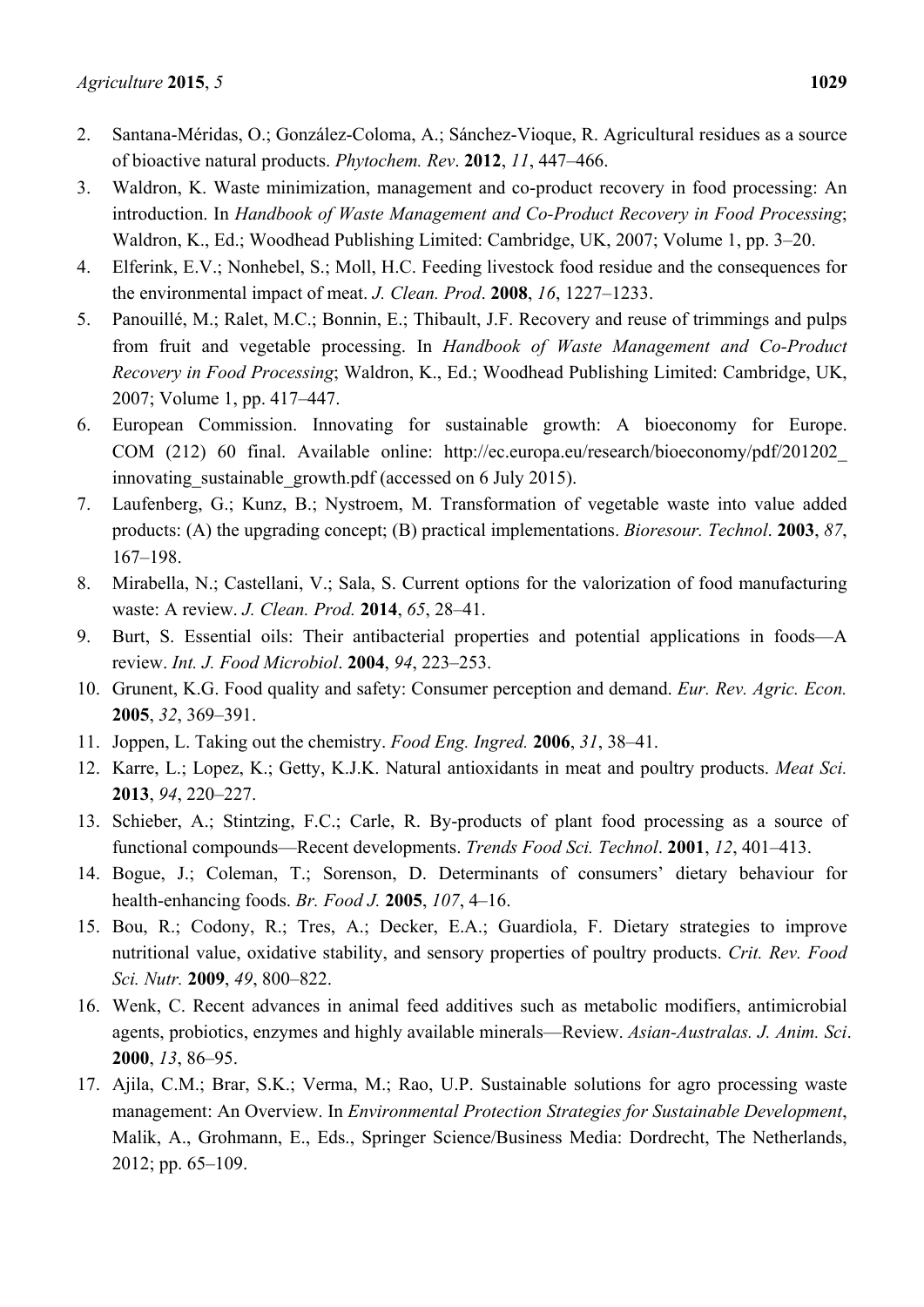- 18. De las Fuentes, L.; Sanders, B.; Lorenzo, A.; Alber, S. AWARENET: Agro-Food Wastes Minimisation and Reduction Network. In *Total Food Exploiting Co-Products—Minimizing Waste.-Workshop Report*; Total Food Exploiting co-products—Minimizing waste; Proceedings Volume; Waldron, K.W., Faulds, C.B., Smith, A.C., Eds.; Institute of Food Research: Norwich, UK, 2004; pp. 233–244.
- 19. Anonymous. Animal Feed Additives Market Worth \$20,233.2 Million by 2018. Available online: http://www.marketsandmarkets.com/PressReleases/animal-feed.asp (accessed on 15 June 2014).
- 20. OECD/Food and Agriculture Organization of the United Nations. *OECD-FAO Agricultural Outlook 2015*; OECD Publishing: Paris, France, 2015.
- 21. Galanakis, C.M. Recovery of high added-value components from food wastes: Conventional, emerging technologies and commercialized applications. *Trends Food Sci. Technol*. **2012**, *26*, 68–87.
- 22. Wijngaard, H.; Hossain, M.B.; Rai, D.K.; Brunton, N. Techniques to extract bioactive compounds from food by-products of plant origin. *Food Res. Int.* **2012**, *46*, 505–513.
- 23. Fernández-López, J.; Sendra, E.; Sayas-Barberá, E.; Navarro, C.; Pérez-Alvarez, J.A. Physico-chemical and microbiological profiles of "salchich" (Spanish dry-fermented sausage) enriched with orange fiber. *Meat Sci.* **2008**, *80*, 410–417.
- 24. Ayala-Zavala, J.F.; Vega-Vega, V.; Rosas-Domínguez, C.; Palafox-Carlos, H.; Villa-Rodriguez, J.A.; Siddiqui, M.W.; Dávila-Aviña, J.E.; González-Aguilar, G.A. Agro-industrial potential of exotic fruit byproducts as a source of food additives. *Food Res. Int*. **2011**, *44*, 1866–1874.
- 25. Oreopoulou, V.; Tzia, C. Utilization of plant by-products for the recovery of proteins, dietary fibers, antioxidants, and colorants. In *Utilization of by-Products and Treatment of Waste in the Food Industry*; Oreopoulou, V., Winfried, R., Eds.; Springer: New York, NY, USA, 2007; pp. 209–232.
- 26. Bampidis, V.A.; Robinson, P.H. Citrus by products as ruminant feeds: A review. *Anim. Feed Sci. Technol.* **2006**, *128*, 175–217.
- 27. Crawshaw, R. *Co-Product Feeds: Animal Feeds from the Food and Drinks Industries*; Nottingham University Press: Nottingham, UK, 2001.
- 28. AWARENET. *Handbook for the Prevention and Minimisation of Waste and Valorisation of By-Products in European Agro-Food Industries*; Deposito legal BI-223-04; AWARENET: Grahamstown, South Africa, 2004.
- 29. European Union. Regulation No 767/2009 of the European Parliament and of the Council of 13 July 2009 on the placing on the market and use of feed. *Off. J. Eur. Union* **2009**, *L229*, 1–28.
- 30. European Union. Directive No 2008/98 of the European Parliament and the Council of 19 November 2008 on Waste and Repealing Certain Directives. *Off. J. Eur. Union* **2008**, *L312*, 3–30.
- 31. Serena, A.; Knudsen, K.E. Chemical and physicochemical characterisation of co-products from the vegetable food and agro industries. *Anim. Feed Sci. Technol.* **2007**, *139*, 109–124.
- 32. European Food Safety Authority. Scientific Opinion of the Panel on Additives and Products or Substances used in Animal Feed (FEEDAP) on functional groups of additives as described in Annex 1 of Regulation (EC) No 1831/2003. *EFSA J.* **2008**, *920*, 1–19.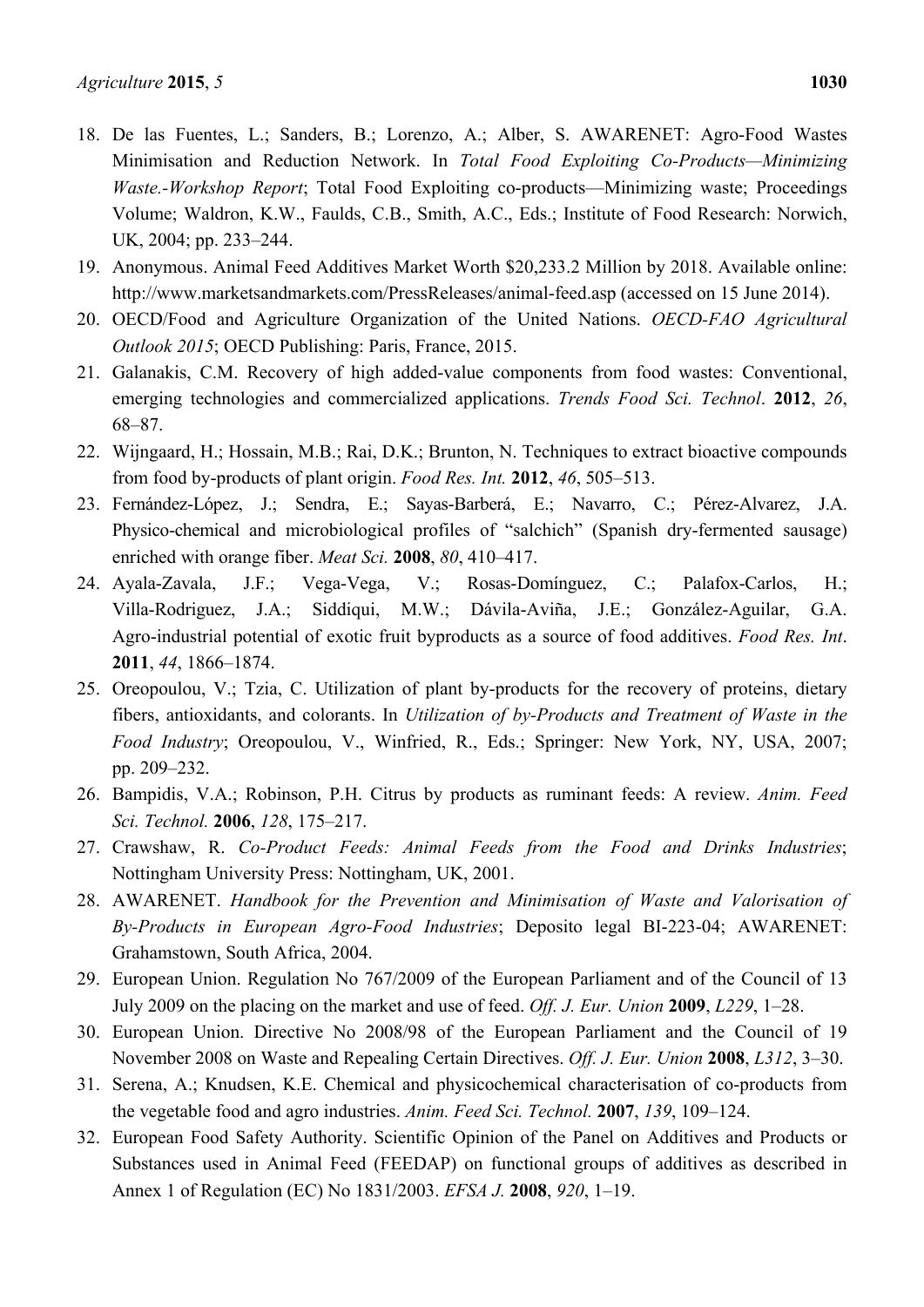- 33. European Union Register of Feed Additives pursuant to Regulation (EC) No 1831/2003. Available online: http://ec.europa.eu/food/food/animalnutrition/feedadditives/legisl\_en.htm (accessed on 6 October 2015).
- 34. Knoblich, M.; Anderson, B.; Latshaw, D. Analyses of tomato peel and seed byproducts and their use as a source of carotenoids. *J. Sci. Food Agric.* **2005**, *85*, 1166–1170.
- 35. Feedipedia. Animal Feed Resources Information System. Available online: http://www.feedipedia. org (accessed on 31 August 2015).
- 36. López, M.J.; Moreno, J.; Ramos-Cormenzana, A. The effect of olive mill wastewaters variability on xanthan production. *J. Appl. Microbiol.* **2001**, *90*, 829–835.
- 37. Makris, D.P.; Boskou, G.; Andrikopoulos, N.K. Polyphenolic content and *in vitro* antioxidant characteristics of wine industry and other agri-food solid waste extracts. *J. Food Compos. Anal.* **2007**, *20*, 125–132.
- 38. Jiménez-Colmenero, F.; Carballo, S.; Cofrades, S. Healthier meat and meat products: Their role as functional foods. *Meat Sci.* **2001**, *59*, 5–13.
- 39. Kanner, J. Dietary advanced lipid oxidation endproducts are risk factors to human health. *Mol. Nutr. Food Res*. **2007**, *51*, 1094–1101.
- 40. Rice–Evans, C.A.; Miller, J.; Paganga, G. Antioxidant properties of phenolic compounds. *Trends Plant Sci*. **1997**, *2*, 152–159.
- 41. Hygreeva, D.; Pandey, M.C.; Radhakrishna, K. Potential applications of plant based derivatives as fat replacers, antioxidants and antimicrobials in fresh and processed meat products. *Meat Sci.* **2014**, *98*, 47–57.
- 42. European Food Safety Authority. Scientific Opinion on Dietary Reference Values for fats, including saturated fatty acids, polyunsaturated fatty acids, monounsaturated fatty acids, trans fatty acids, and cholesterol. *EFSA J.* **2010**, *8*, 1461.
- 43. O'Grady, M.N.; Carpenter, R.; Lynch, P.B.; O'Brien, N.M.; Kerry, J.P. Addition of grape seed extract and bearberry to porcine diets. Influence on quality attributes of raw and cooked pork. *Meat Sci.* **2008**, *78*, 438–446.
- 44. Tsiplakou, E.; Zervas, G. The effect of dietary inclusion of olive tree leaves and grape marc on the content of conjugated linoleic acid and vaccenic acid in the milk of dairy sheep and goats. *J. Dairy Res.* **2008**, *75*, 270–278.
- 45. Francesch, A.; Cartañà, M. The effects of grape seed in the diet of the Penedes chicken, on growth and on the chemical composition and sensory profile of meat. *Br. Poult. Sci.* **2015**, *56*, 477–485.
- 46. Goñi, I.; Brenes, A.; Centeno, C.; Viveros, A.; Saura-Calixto, F.; Rebolé, A.; Arija, I.; Estevez, R. Effect of dietary grape pomace and vitamin E on growth performance, nutrient digestibility, and susceptibility to meat lipid oxidation in chickens. *Poult. Sci*. **2007**, *86*, 508–516.
- 47. Brenes, A.; Viveros, A.; Goñi, I.; Centeno, C.; Sáyago-Ayerdy, S.G.; Arija, I.; Saura-Calixto, F. Effect of grape pomace concentrate and vitamin E on digestibility of polyphenols and antioxidant activity in chickens. *Poult. Sci*. **2008**, *87*, 307–316.
- 48. Smet, K.; Raes, K.; Huyghebaert, G.; Haak, L.; Arnouts, S.; de Smet, S. Lipid and protein oxidation of broiler meat as influenced by dietary natural antioxidant supplementation. *Poult. Sci*. **2008**, *87*, 1682–1688.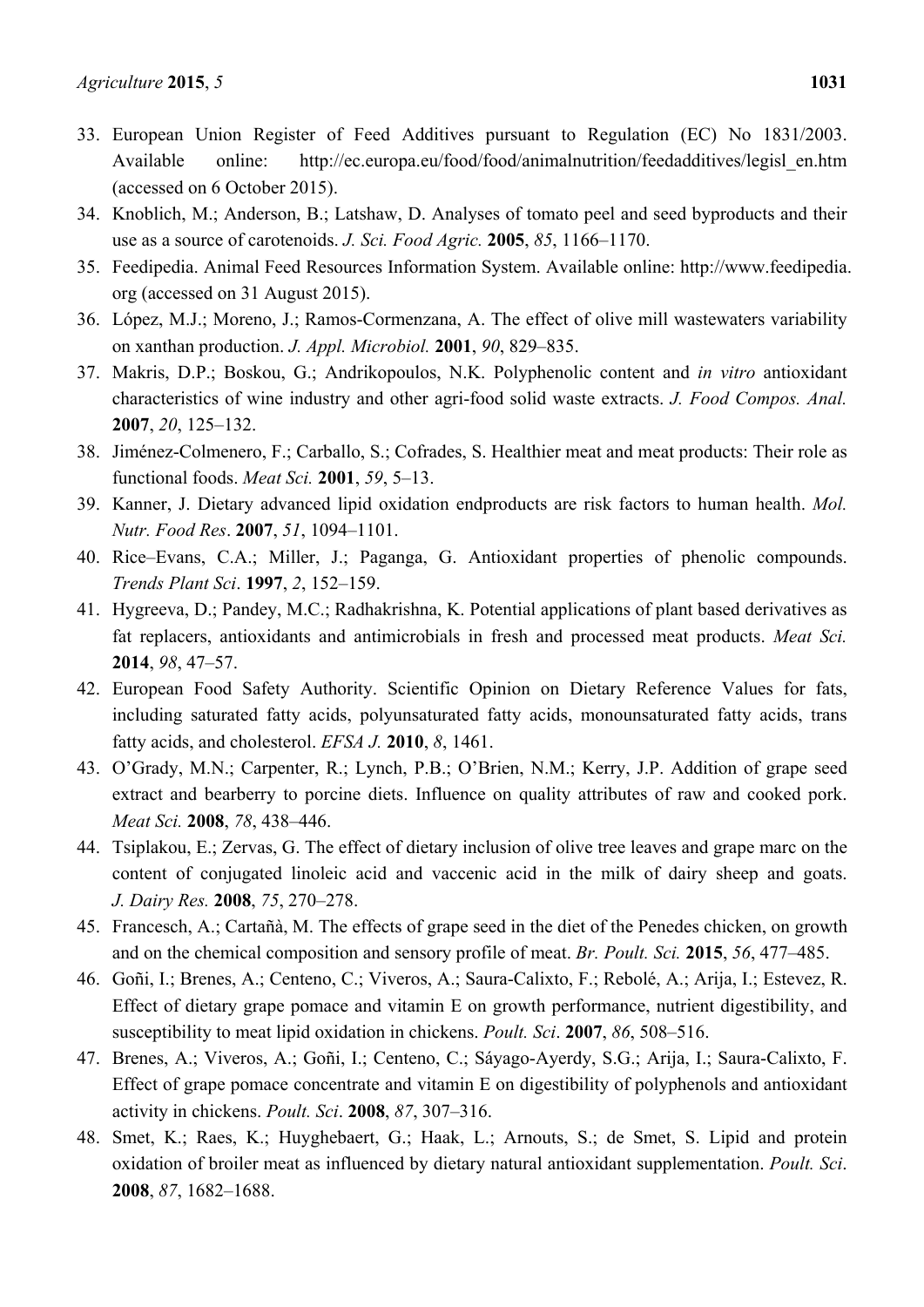- 49. Simitzis, P.E.; Symeon, G.K.; Charismiadou, M.A.; Ayoutanti, A.G.; Deligeorgis, S.G. The effects of dietary hesperidin supplementation on broiler performance and chicken meat characteristics. *Can. J. Anim. Sci*. **2011**, *91*, 275–282.
- 50. Mourão, J.L.; Pinheiro, V.M.; Prates, J.A.M.; Bessa, R.J.B.; Ferreira, L.M.A.; Fontes, C.M.G.A.; Ponte, P.I.P. Effect of dietary dehydrated pasture and citrus pulp on the performance and meat quality of broiler chickens. *Poult. Sci*. **2008**, *87*, 733–743.
- 51. Ahmed, S.T.; Islam, M.M.; Bostami, A.R.; Mun, H.S.; Kim, Y.J.; Yang, C.J. Meat composition, fatty acid profile and oxidative stability of meat from broilers supplemented with pomegranate (*Punica granatum* L.) by-products. *Food Chem*. **2015**, *188*, 481–488.
- 52. Goliomytis, M.; Orfanou, H.; Petrou. E.; Charismiadou, M.A.; Simitzis, P.E.; Deligeorgis, S.G. Effect of hesperidin dietary supplementation on hen performance, egg quality and yolk oxidative stability. *Br. Poult. Sci.* **2014**, *55*, 98–104.
- 53. Kara, K.; Kocaoğlu Güçlü, B.; Baytok, E.; Şentürk, M. Effects of grape pomace supplementation to laying hen diet on performance, egg quality, egg lipid peroxidation and some biochemical parameters. *J. Appl. Anim. Res.* **2015**, *44*, 303–310.
- 54. Kaya, A.; Yildirim, B.A.; Kaya, H.; Gül, M.; Çelebi, S. The effects of diets supplemented with crushed and extracted grape seed on performance, egg quality parameters, yolk peroxidation and serum traits in laying hens. *Eur. Poult. Sci.* **2014**, *78*, doi:10.1399/eps.2014.59.
- 55. Botsoglou, N.; Papageorgiou, G.; Nikolakakis, I.; Florou-Paneri, P.; Giannenas, I.; Dotas, V.; Sinapis, E. Effect of dietary dried tomato pulp on oxidative stability of Japanese quail meat. *J. Agric. Food Chem.* **2004**, *52*, 2982–2988.
- 56. Sahin, N.; Orhan, C.; Tuzcu, M.; Sahin, K.; Kucuk, O. The effects of tomato powder supplementation on performance and lipid peroxidation in quail. *Poult. Sci*. **2008**, *87*, 276–283.
- 57. Karadas, F.; Grammenidis, E.; Surai, P.F.; Acamovic, T.; Sparks, N.H.C. Effects of carotenoids from lucerne, marigold and tomato on egg yolk pigmentation and carotenoid composition. *Br. Poult. Sci.* **2006**, *47*, 561–566.
- 58. Dal Bosco, A.; Mourvaki, E.; Cardinali, R.; Servili, M.; Sebastiani, B.; Ruggeri, S.; Mattioli, S.; Taticchi, A.; Esposto, S.; Castellini, C. Effect of dietary supplementation with olive pomaces on the performance and meat quality of growing rabbits. *Meat Sci.* **2012**, *92*, 783–788.
- 59. Peiretti, P.G.; Gai, F.; Rotolo, L.; Brugiapaglia, A.; Gasco, L. Effects of tomato pomace supplementation on carcass characteristics and meat quality of fattening rabbits. *Meat Sci.* **2013**, *95*, 345–351.
- 60. Doyle, S.P.; Harrison, K.R.; Daley, C.A.; Hamilton, P.C.; Sinnott, D.K. Effects of feeding olive pomace on the fatty acid profile of pork. *Proc. West. Sect. Am. Soc. Anim. Sci.* **2006**, *57*, 216–218.
- 61. Inserra, L.; Luciano, G.; Bella, M.; Scerra, M.; Cilione, C.; Basile, P.; Lanza, M.; Priolo, A. Effect of including carob pulp in the diet of fattening pigs on the fatty acid composition and oxidative stability of pork. *Meat Sci.* **2015**, *100*, 256–261.
- 62. Yan, L.; Kim, I.H. Effect of dietary grape pomace fermented by *Saccharomyces boulardii* on the growth performance, nutrient digestibility and meat quality in finishing pigs. *Asian-Australas. J. Anim. Sci*. **2011**, *24*, 1763–1770.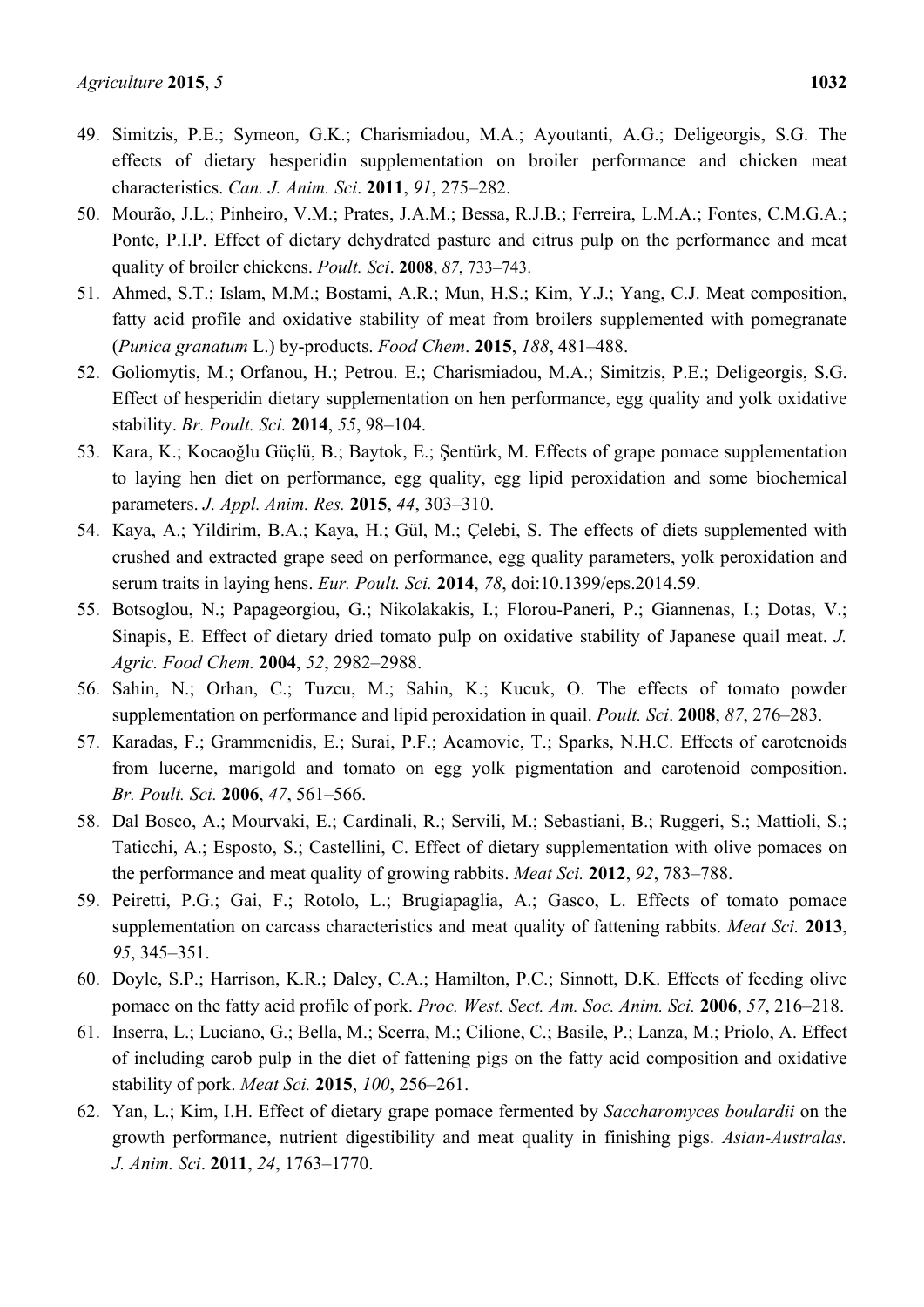- 63. Abbeddou, S.; Rischkowsky, B.; Richter, E.K.; Hess, H.D.; Kreuzer, M. Modification of milk fatty acid composition by feeding forages and agro-industrial byproducts from dry areas to Awassi sheep. *J. Dairy Sci.* **2011**, *94*, 4657–4668.
- 64. Vargas-Bello-Pérez, E.; Vera, R.R.; Aguilar, C.; Lira, R.; Peña, I.; Fernández, J. Feeding olive cake to ewes improves fatty acid profile of milk and cheese. *Anim. Feed Sci. Technol.* **2013**, *184*, 94–99.
- 65. Molina-Alcaide, E.; Yáñez-Ruiz, D.R. Potential use of olive by-products in ruminant feeding: A review. *Anim. Feed Sci. Technol.* **2008**, *147*, 247–264.
- 66. Romero-Huelva, M.; Ramos-Morales, E.; Molina-Alcaide, E. Nutrient utilization, ruminal fermentation, microbial abundances, and milk yield and composition in dairy goats fed diets including tomato and cucumber waste fruits. *J. Dairy Sci.* **2012**, *95*, 6015–6026.
- 67. Modaresi, J.; Fathi Nasri, M.H.; Rashidi, L.; Dayani, O.; Kebreab, E. Short communication: Effects of supplementation with pomegranate seed pulp on concentrations of conjugated linoleic acid and punicic acid in goat milk. *J. Dairy Sci.* **2011**, *94*, 4075–4080.
- 68. Salvador, A.; Igual, M.; Contreras, C.; Martínez-Navarrete, N.; del Mar Camacho, M. Effect of the inclusion of citrus pulp in the diet of goats on cheeses characteristics. *Small Rumin. Res.* **2014**, *121*, 361–367.
- 69. Emami, A.; Ganjkhanlou, M.; Nasri, M.F.; Zali, A.; Rashidi, L. Pomegranate seed pulp as a novel replacement of dietary cereal grains for kids. *Small Rumin. Res.* **2014**, *123*, 238–245.
- 70. Kotsampasi, B.; Christodoulou, V.; Zotos, A.; Liakopoulou-Kyriakides, M.; Goulas, P.; Petrotos, K.; Natas, P.; Bampidis, V.A. Effects of dietary pomegranate byproduct silage supplementation on performance, carcass characteristics and meat quality of growing lambs. *Anim. Feed Sci. Technol.* **2014**, *197*, 92–102.
- 71. Luciano, G.; Pauselli, M.; Servili, M.; Mourvaki, E.; Serra, A.; Monahan, F.J.; Lanza, M.; Priolo, A.; Zinnai, A.; Mele, M. Dietary olive cake reduces the oxidation of lipids, including cholesterol, in lamb meat enriched in polyunsaturated fatty acids. *Meat Sci.* **2013**, *93*, 703–714.
- 72. Inserra, L.; Priolo, A.; Biondi, L.; Lanza, M.; Bognanno, M.; Gravador, R.; Luciano, G. Dietary citrus pulp reduces lipid oxidation in lamb meat. *Meat Sci.* **2014**, *96*, 1489–1493.
- 73. Gravador, R.S.; Jongberg, S.; Andersen, M.L.; Luciano, G.; Priolo, A.; Lund, M.N. Dietary citrus pulp improves protein stability in lamb meat stored under aerobic conditions. *Meat Sci.* **2014**, *97*, 231–236.
- 74. Abarghuei, M.J.; Rouzbehan, Y.; Salem, A.Z.M.; Zamiri, M.J. Nitrogen balance, blood metabolites and milk fatty acid composition of dairy cows fed pomegranate-peel extract. *Livest. Sci.* **2014**, *164*, 72–80.
- 75. Terramoccia, S.; Bartocci, S.; Taticchi, A.; di Giovanni, S.; Pauselli, M.; Mourvaki, E.; Urbani, S.; Servili, M. Use of dried stoned olive pomace in the feeding of lactating buffaloes: Effect on the quantity and quality of the milk produced. *Asian-Australas. J. Anim. Sci*. **2013**, *26*, 971–980.
- 76. Williams, P.E.V. Alternative feed ingredients—Overview from an end-users perspective with specific reference to bioethanol co-products. *Adv. Anim. Biosci.* **2014**, *5*, 1.
- 77. Cassinerio, C.A.; Fadel, J.G.; Asmus, J.; Heguy, J.M.; Taylor, S.J.; DePeters, E.J. Tomato seeds as a novel by-product feed for lactating dairy cows. *J. Dairy Sci.* **2015**, *98*, 4811–4828.